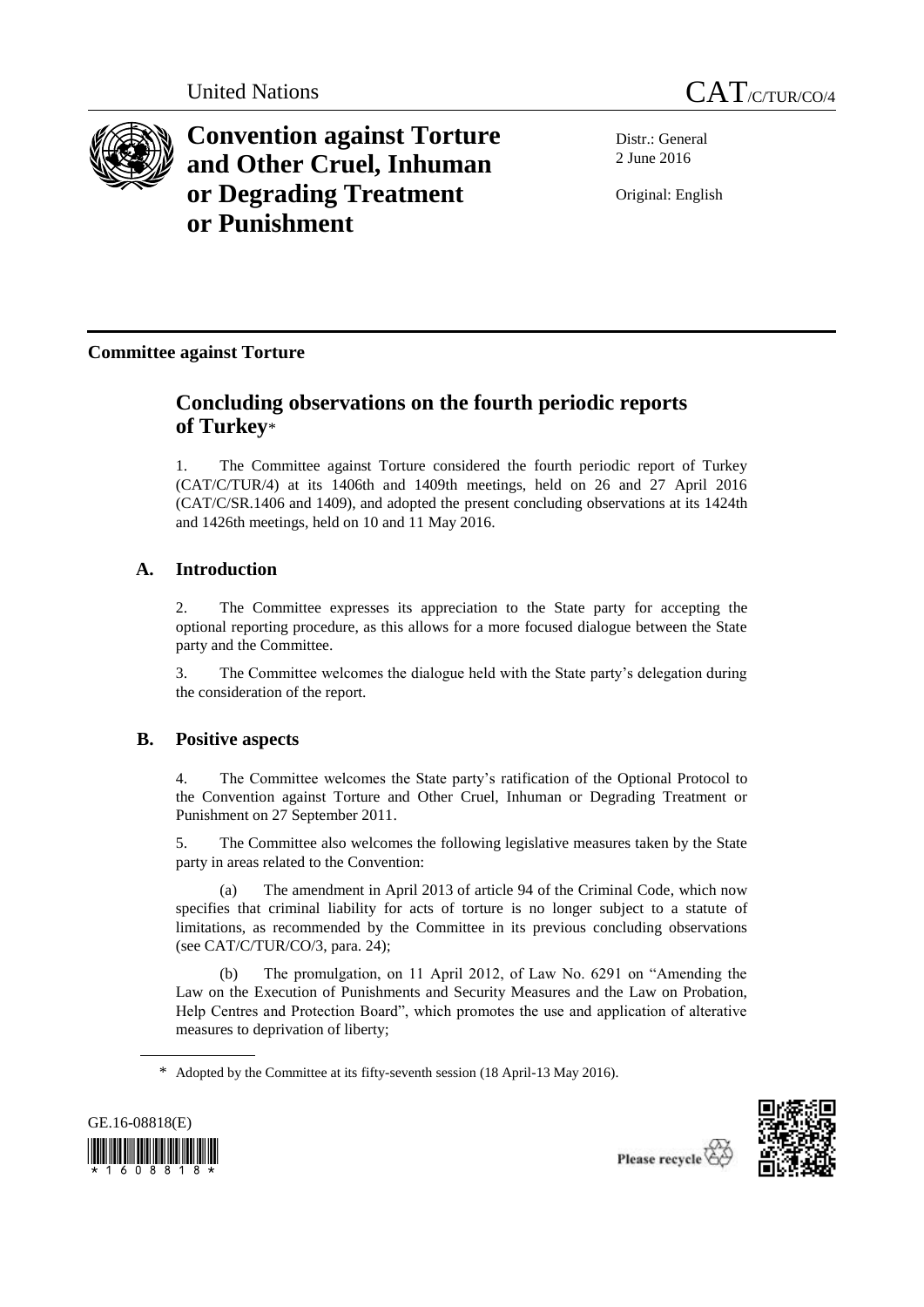(c) The enactment, on 11 April 2013, of Law No. 6458 on Foreigners and International Protection, which includes a provision on subsidiary protection for individuals in danger of being subjected to torture if returned to their country of origin or habitual residence (art.  $63$  (1) (b));

(d) The entry into force, on 20 March 2012, of Law No. 6284 on the Protection of the Family and Prevention of Violence against Women.

6. The Committee takes note of the State party's initiatives to amend its policies and procedures in order to afford greater protection of human rights and to apply the Convention, in particular the update of the National Action Plan on Combating Violence against Women for the period 2016-2019.

7. The Committee values the substantial efforts made by the State party to respond to the massive influx of asylum seekers, persons in need of international protection and undocumented migrants arriving in its territory. It also commends the State party for having admitted and/or accommodated over 2.7 million Syrian refugees fleeing from armed conflict in their country, as well as thousands of asylum seekers and refugees from Afghanistan, Eritrea, Iraq, the Sudan and other countries.

8. The Committee appreciates the fact that the State party maintains a standing invitation to the special procedures mechanisms of the Human Rights Council.

### **C. Principal subjects of concern and recommendations**

### **Impunity for acts of torture and ill-treatment**

9. The Committee is concerned that, despite the fact that the State party has amended its law to the effect that torture is no longer subject to a statute of limitations, it has not received sufficient information on prosecutions for torture, including in the context of cases involving allegations of torture that have been the subject of decisions of the European Court of Human Rights. The Committee is also concerned that there is a significant disparity between the high number of allegations of torture reported by non-governmental organizations and the data provided by the State party in its periodic report (see paras. 273-276 and annexes 1 and 2), suggesting that not all allegations of torture have been investigated during the reporting period. Further, while the State party has undertaken many investigations into allegations of ill-treatment and excessive use of force by its officials, these have resulted in relatively few cases of disciplinary sanctions, and in fines and imprisonment in only a small number of cases. The Committee regrets that the State party did not provide information requested by the Committee on the six cases in which officials received sentences of imprisonment for ill-treatment between 2011 and 2013, nor on any cases in which officials received sentences of imprisonment for ill-treatment in 2014 or 2015. The Committee further regrets that State party did not respond to the concern raised by Committee members that law enforcement authorities have on many cases brought "countercharges," such as "resisting" or "insulting" police officers, against those individuals lodging complains of torture, ill-treatment and other police brutality. The Committee further regrets, with reference to its previous recommendations (see CAT/C/TUR/CO/3, para. 8), that the State party has not yet created an independent State body to investigate complaints of torture and ill-treatment against law enforcement officers (arts. 2, 4, 12 and 13 and 16).

### 10. **The Committee urges the State party to:**

(a) **Ensure that all instances and allegations of torture and ill-treatment are investigated promptly, effectively and impartially and that the perpetrators are prosecuted and convicted in accordance with the gravity of their acts;**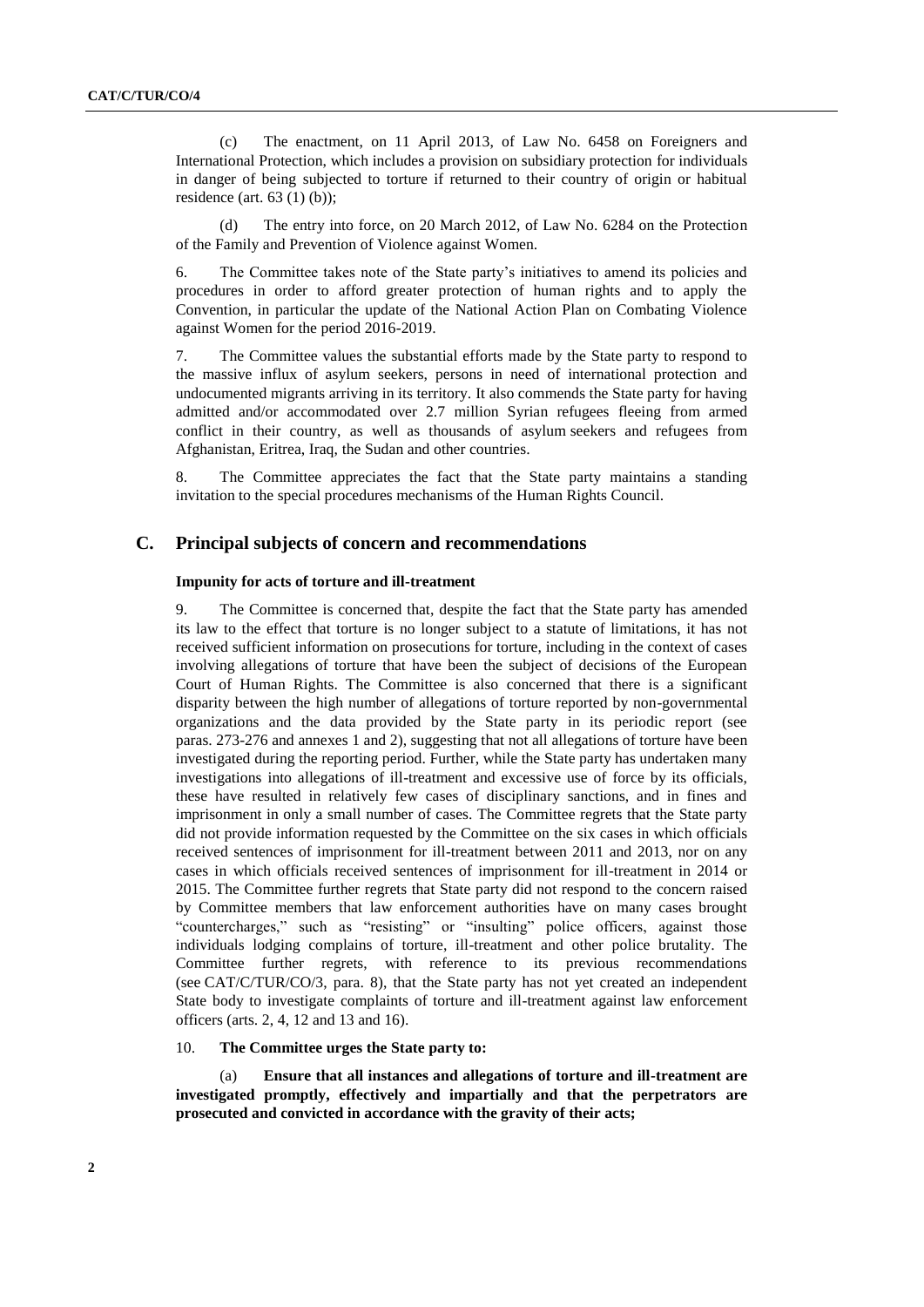(b) **Ensure that alleged perpetrators of torture and ill-treatment are immediately suspended from duty for the duration of the investigation, particularly when there is a risk that they might otherwise be in a position to repeat the alleged act, to commit reprisals against the alleged victim or to obstruct the investigation;**

(c) **Ensure that state officials do not use the threat of countercharges as a means of intimidating detained persons or their relatives into not reporting torture;**

(d) **Provide in its next periodic report statistical data on allegations of torture and ill-treatment, disaggregated by relevant indicators, including ethnicity of the victim, and information on cases in which individuals alleging torture or ill-treatment by the authorities have subsequently been charged with an additional criminal offence;**

(e) **Establish an independent authority tasked with investigating complaints against law enforcement officers that is independent of the police hierarchy, as previously recommended by the Committee.**

### **Allegations of torture and ill-treatment of detainees in the context of counter-terrorism operations**

11. The Committee is seriously concerned about numerous credible reports of law enforcement officials engaging in torture and ill-treatment of detainees while responding to perceived and alleged security threats in the south-eastern part of the country (e.g. Cizre and Silopi) in the context of the resurgence of violence between the Turkish security forces and the Kurdistan Workers' Party (PKK) following the breakdown of the peace process in 2015 and terrorist attacks perpetrated by individuals linked to the so-called Islamic State in Iraq and the Levant (ISIL). The Committee is further concerned at the reported impunity enjoyed by the perpetrators of such acts (arts. 2, 4, 12, 13 and 16).

12. **The Committee recalls the absolute prohibition of torture contained in article 2 (2) of the Convention, which stipulates that no exceptional circumstances whatsoever, whether a state of war or a threat of war, internal political instability or any other public emergency, may be invoked as a justification of torture. In this connection, the Committee draws the attention of the State party to paragraph 5 of its general comment No. 2 (2007) on the implementation of article 2 by State parties, in which it states, inter alia, that exceptional circumstances also include any threat of terrorist acts or violent crime, as well as armed conflict, international or non-international. The Committee recommends that the State party:**

Undertake prompt, thorough and impartial investigations into all **allegations of torture and ill-treatment by security forces, including the allegations of police abuse in Cizre between December 2015 and March 2016, reportedly made by 52 persons and raised with the State party's delegation by the Committee;**

(b) **Ensure that alleged perpetrators of and accomplices to torture, including persons in positions of command, are duly prosecuted and, if found guilty, given penalties commensurate with the grave nature of their acts;**

(c) **Provide effective remedies and redress to victims, including fair and adequate compensation, and as full rehabilitation as possible;**

(d) **Unambiguously reaffirm the absolute prohibition of torture and publicly condemn practices of torture, accompanied by a clear warning that anyone committing such acts or otherwise complicit or acquiescent in torture will be held personally responsible before the law for such acts and will be subject to criminal prosecution and appropriate penalties.**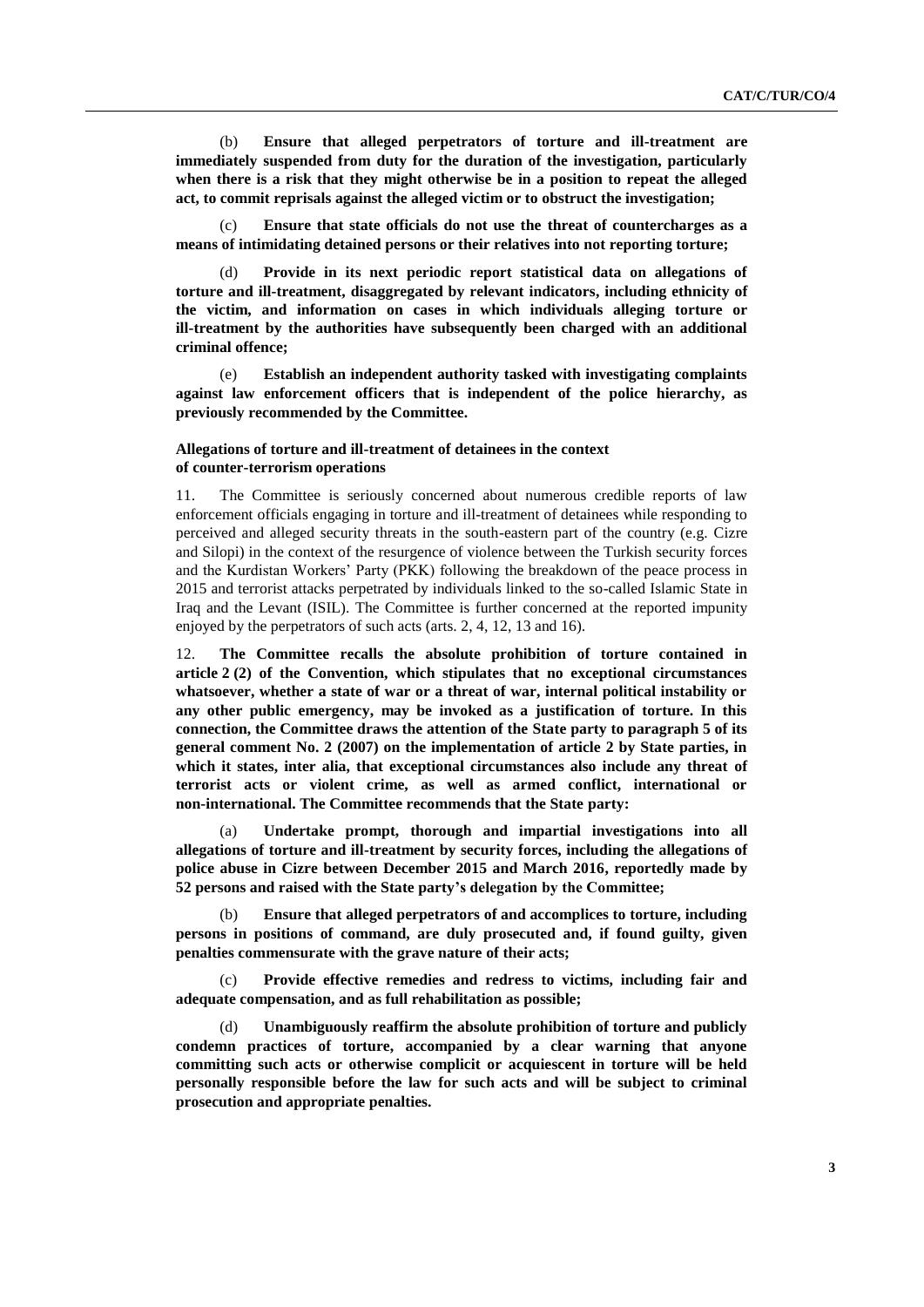### **Allegations of extrajudicial killings and ill-treatment in the course of counter-terrorism operations**

13. In addition to the allegations of torture and ill-treatment of detainees noted above, the Committee is concerned at reports it has received concerning the commission of extrajudicial killings of civilians by the State party's authorities in the course of carrying out counter-terrorism operations in the south-eastern part of the country. The Committee regrets that the State party did not respond to requests for information as to whether investigations are under way into widely reported cases, such as the alleged killing by police snipers of two unarmed women, Maşallah Edin and Zeynep Taşkın, in the Cudi neighbourhood of Cizre on 8 September 2015. The Committee also regrets the failure by the State party to ensure accountability for the perpetrators of killings in cases previously raised by the Committee, such as the killing by security forces of Ahmet Kaymaz and his 12-year-old son Uğur in a counter-terrorism operation in November 2004, which was the subject of a decision of the European Court of Human Rights. The Committee is further concerned at reports that family members of those killed in clashes between security forces and members of armed groups have been denied the ability to retrieve their bodies, which has the effect of impeding investigations into the circumstances surrounding those deaths. Moreover, the Committee expresses its serious concern at reports that the imposition of curfews in areas in which security operations have taken place has restricted the ability of the affected populations to access basic goods and services such as health care and food, causing severe pain and suffering.

### 14. **The Committee recommends that the State party:**

Ensure that prompt, impartial and effective investigations are **undertaken into all allegations of extrajudicial killing by the State party's authorities, including the alleged killing of Maşallah Edin and Zeynep Taşkın by police snipers in Cizre on 8 September 2015, and that the perpetrators of such killings are prosecuted and held accountable;**

(b) **Ensure that in all cases the family members of individuals killed in the course of counter-terrorism operations are given notice and a reasonable opportunity to retrieve their bodies, and investigate allegations that family members have been denied this opportunity in recent cases;**

Promptly, impartially and effectively investigate allegations that the **State party's imposition of curfews during security operations has had the effect of depriving affected persons of access to food and health care, causing severe suffering; discipline or prosecute those responsible for the imposition of such ill-treatment; and take measures to ensure that measures taken in the course of future security operations do not have such effects.**

### **Excessive use of force against demonstrators**

15. The Committee is concerned that allegations of excessive use of force against demonstrators have increased dramatically during the period under review. The Committee notes with regret that the State party's investigations into the conduct of officials in the context of the 2013 Gezi Park protests in Istanbul and Ankara have not resulted in any prosecutions, despite the allegations of excessive use of force noted by observers, including the European Committee for the Prevention of Torture and Inhuman or Degrading Treatment or Punishment. The Committee also regrets that the State party did not provide any data on the specific sentences, if any, that police officers tried on charges of excessive use of force during the reporting period had received. It further expresses concern over the recent legislative amendments in the Domestic Security Package granting additional powers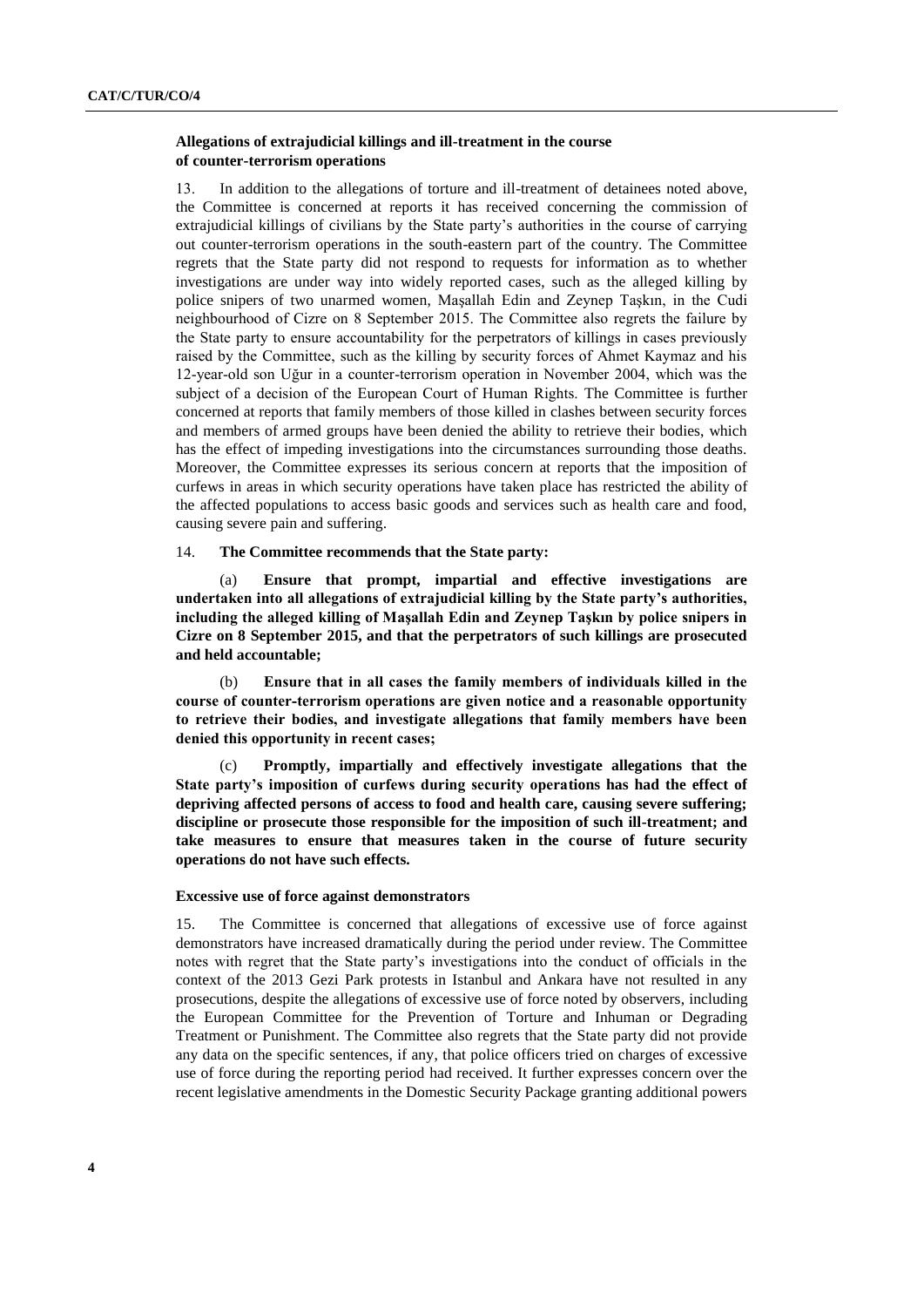to the police, in particular the expanded power to use firearms against demonstrators (arts. 2, 12, 13 and 16).

16. **The State party should:**

(a) **Ensure that prompt, impartial, and effective investigations are undertaken into all allegations relating to the excessive use of force by law enforcement officers and ensure that the perpetrators are prosecuted and the victims adequately compensated;**

(b) **Increase its efforts to systematically provide training to all law enforcement officers on the use of force, especially in the context of demonstrations, taking due account of the Basic Principles on the Use of Force and Firearms by Law Enforcement Officials.**

#### **Definition and criminalization of torture**

17. Although the Criminal Code defines torture as a specific offence, the Committee notes that the definition set out in article 94 is incomplete inasmuch as it fails to mention the purpose of the act in question. There is also no specific mention of the act of torture carried out in order to intimidate, to coerce or to obtain information or a confession from a person other than the person who was tortured (art. 1).

18. **The State party should align article 94 of the Criminal Code with article 1 of the Convention by: (a) identifying the motivating factors or reasons why torture is being inflicted; and (b) including in the definition acts intended to intimidate, coerce or obtain information or a confession from a person other than the victim. In this regard, the Committee recalls its general comment No. 2, which states that serious discrepancies between the Convention's definition and the definition in a State party's law create actual or potential loopholes that can foster impunity (see CAT/C/GC/2, para. 9).**

#### **Fundamental legal safeguards**

19. While taking note of the legal safeguards enshrined in Turkish legislation, the Committee is concerned at recent amendments to the Code of Criminal Procedure, which give the police greater powers to detain individuals without judicial oversight during police custody. Placing suspects under constant video surveillance in their cells is another matter of concern (art. 2).

20. **The State party should ensure that all detainees are afforded, by law and in practice, all fundamental safeguards from the very outset of their deprivation of liberty, including the right to be brought before a judge without delay. The State party should continue to install video surveillance in all areas of custody facilities where detainees may be present, except in cases in which detainees' rights to privacy or to confidential communication with their lawyer or doctor may be violated. Such recordings should be kept in secure facilities and made available to investigators, detainees and lawyers.**

### **Enforced disappearances**

21. The Committee is concerned at the "almost complete lack of accountability for cases of enforced disappearance" in the State party and its "palpable lack of interest [in] seriously investigating, prosecuting and adjudicating these cases", as reported by the Working Group on Enforced or Involuntary Disappearances in its preliminary observations publicly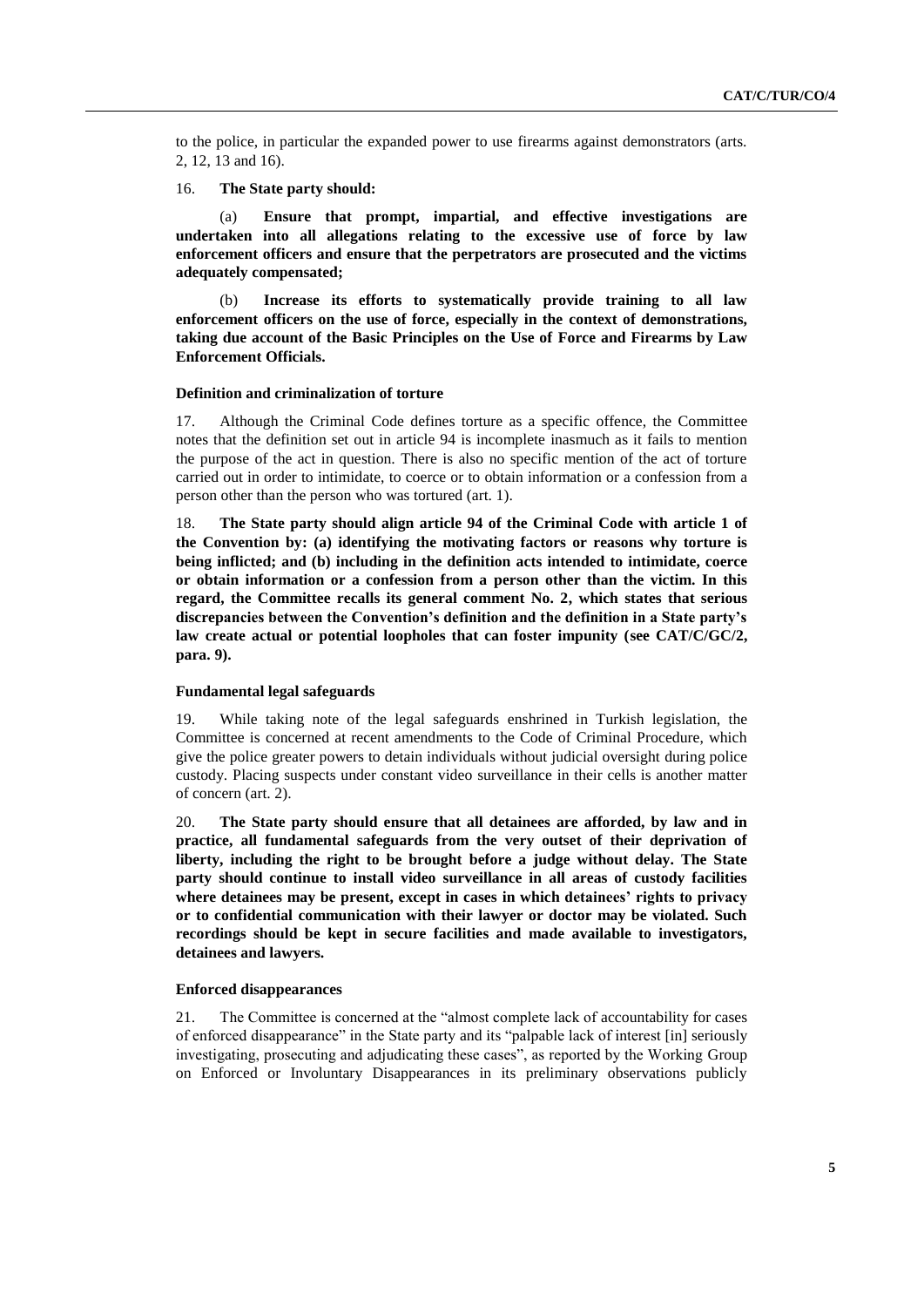announced at the end of its visit to Turkey from  $14$  to  $18$  March  $2016<sup>1</sup>$  With regard to the issue of the missing persons in Cyprus, the Committee appreciates the State party's cooperation with the Committee on Missing Persons to ensure progress in the search for and identification of remains of missing persons. However, it is concerned that, while the State party has indicated that the Attorney General's office of the Turkish Cypriot authorities has completed its review of 94 case files returned to it by the Committee on Missing Persons, no criminal investigations have been opened and no other measures have been taken to ensure accountability for the perpetrators in any of these cases. The Committee is also concerned that the State party has not implemented the decision of the European Court of Human Rights in *Cyprus v. Turkey* (arts. 2, 12, 13 and 16).

22. **Recalling its previous recommendation (see CAT/C/TUR/CO/3, para. 9), the State party should take appropriate measures to ensure effective and impartial investigations into all outstanding cases of alleged enforced disappearance, prosecute the perpetrators and, where appropriate, punish them and provide compensation to the families of the victims. The Committee calls upon the State party to continue cooperation with the Committee on Missing Persons in Cyprus and to enhance efforts to ensure criminal accountability for perpetrators. It encourages the State party to consider ratifying the International Convention for the Protection of All Persons from Enforced Disappearance.**

### **Refugees, asylum-seekers and non-refoulement**

23. While acknowledging the existing legal framework, in particular the Law on Foreigners and International Protection, which provides temporary protection and assistance for asylum seekers and refugees, the Committee notes with concern that the State party maintains the geographical limitation to the 1951 Convention relating to the Status of Refugees. It is also concerned by several reports of expulsion, return or deportation, in violation of the non-refoulement principle contained in article 3 of the Convention. According to the information before the Committee, the State party may have acted in breach of the principle of non-refoulement with regard to hundreds of Syrian nationals reportedly returned to their country of origin since mid-January 2016. The Committee is concerned about other recent cases in which around 30 Afghan asylum seekers were reportedly returned to Afghanistan in March 2016 without being granted access to asylum procedures. The Committee is further concerned at reports according to which Turkish Armed Forces opened fire on people trying to cross Turkey's southern border in April 2016, although it notes that the State party's delegation denied these allegations of wrongdoing, claiming that the 18 persons killed were "PKK terrorists" trying to reach the Syrian Arab Republic. Lastly, the Committee regrets that the State party has not provided complete information on the procedures in place for the timely identification of victims of torture among asylum seekers (art. 3).

24. **The State party should:**

(a) **Strengthen its domestic framework by continuing to develop a new asylum system consistent with international standards and in accordance with article 3 of the Convention;**

(b) **Consider lifting the geographical limitation to the 1951 Convention by withdrawing its reservations;**

<sup>&</sup>lt;sup>1</sup> [www.ohchr.org/EN/NewsEvents/Pages/DisplayNews.aspx?NewsID=18476&LangID=E.](http://www.ohchr.org/EN/NewsEvents/Pages/DisplayNews.aspx?NewsID=18476&LangID=E)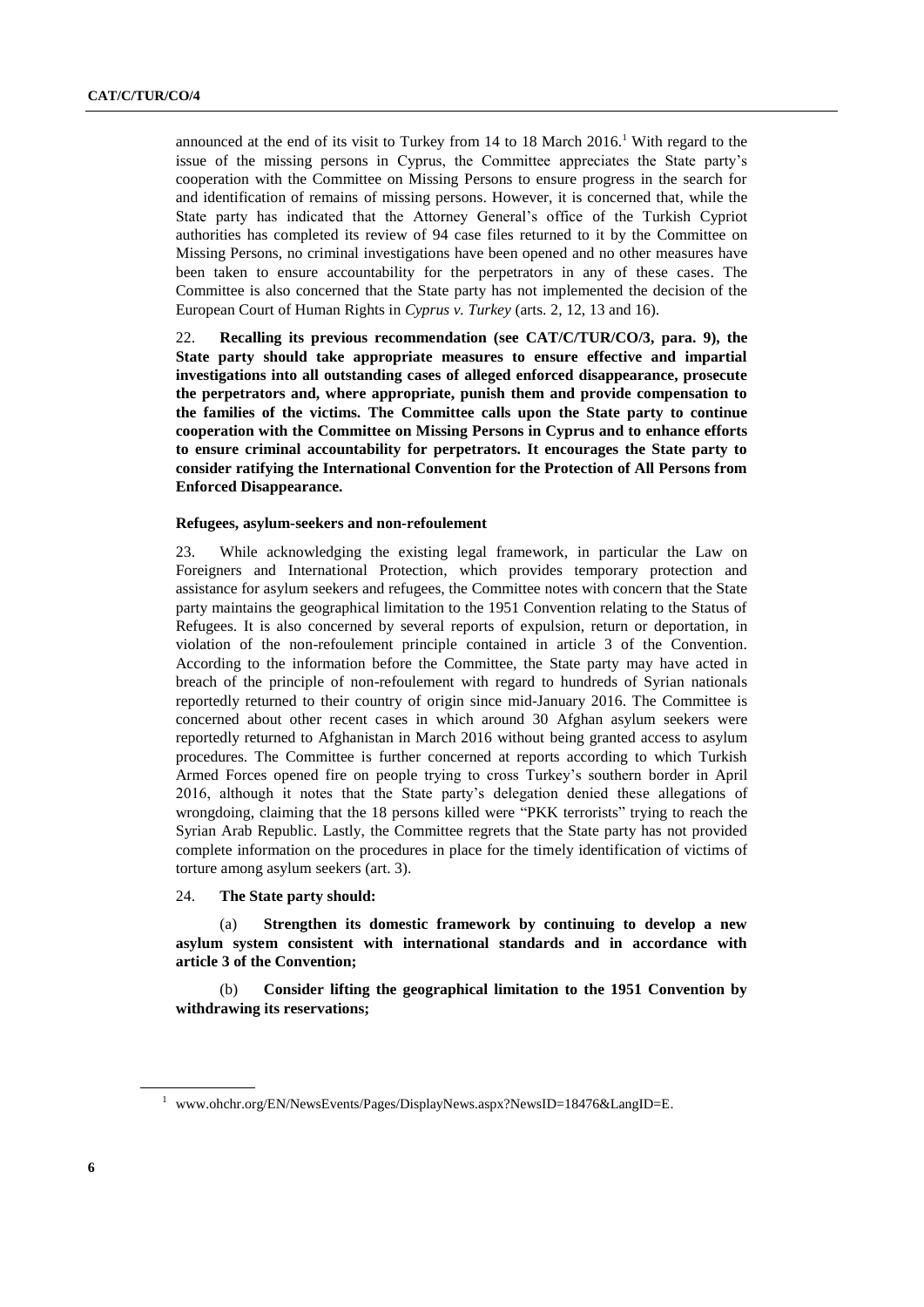(c) **Ensure that in practice no one may be expelled, returned or extradited to another State where there are substantial grounds for believing that he or she would run a personal, foreseeable risk of being subjected to torture;**

(d) **Undertake effective and impartial investigations into the shooting incidents at the southern border;**

(e) **Formulate clear guidelines and related training on the identification of torture victims among asylum seekers.**

### **Agreement of 18 March 2016 between the European Union and Turkey**

25. While taking note of the explanations offered by the State party's delegation regarding the content and initial results of the agreement between the European Union and Turkey on "the migrant crisis", which took effect on 20 March 2016, the Committee regrets the lack of information from the State party concerning concrete measures adopted to accommodate returned refugees, asylum seekers and irregular migrants under this agreement. Furthermore, the Committee is deeply concerned at the lack of assurances that applications for asylum and international protection will be individually reviewed and that individuals filing such applications will be protected from refoulement and collective return. Readmission agreements signed by the State party with other States reinforce the Committee's concern (art. 3).

#### 26. **The State party should:**

(a) **Take the measures necessary to ensure appropriate reception conditions for returned refugees, asylum seekers and irregular migrants;**

(b) **Refrain from detaining asylum seekers and irregular migrants for prolonged periods, use detention only as a measure of last resort and for as short a period as possible and promote alternatives to detention;**

(c) **Reinforce the capacity of the General Directorate of Migration Management to substantively assess all individual applications for asylum or international protection, without any discrimination based on regional origin, and guarantee access to free, qualified and independent legal aid during the entire procedure;**

(d) **Ensure that all returnees have the opportunity for an individual review and are protected from refoulement and collective returns.**

#### **National human rights institution**

27. The Committee is concerned that the new law establishing the Human Rights and Equality Institution of Turkey, which replaced the Turkish National Human Rights Institution, provides for the appointment of eight of its members by the Cabinet and three others by the President, thereby undermining its independence. The Committee notes the explanation by the delegation that the new national human rights institution is also required to perform additional functions as the national mechanism for the prevention of torture (art. 2).

28. **The State party should take appropriate legal measures to ensure the functional, structural and financial independence of the Human Rights and Equality Institution and to guarantee that the appointment of its members is in full compliance with the principles relating to the status of national institutions for the promotion and protection of human rights (the Paris Principles). In addition, the State party should ensure that the Human Rights and Equality Institution effectively fulfils its mandate as a national preventive mechanism, with a dedicated structure and adequate**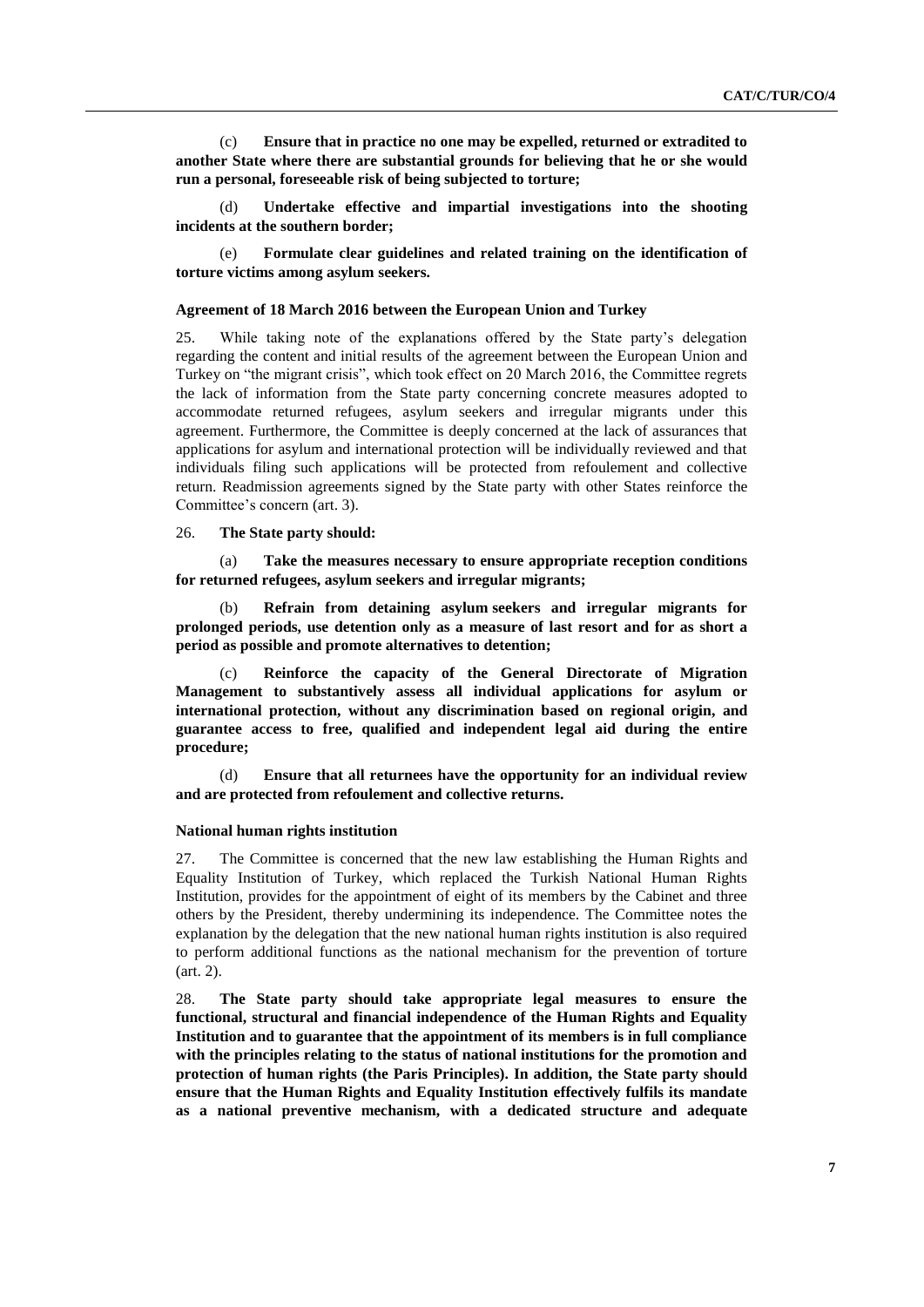**resources for that purpose. The State party should encourage the Institution to apply to the International Coordinating Committee of National Institutions for the Promotion and Protection of Human Rights for accreditation.**

### **Training**

29. While appreciating the information provided by the State party about human rights training for members of the police, gendarmerie and prison staff, the Committee is concerned at the lack of information on the evaluation of the impact of those programmes. The Committee regrets the scant information provided on training programmes for professionals directly involved in the investigation and documentation of torture, as well as medical and other personnel dealing with detainees, on how to detect and document physical and psychological sequelae of torture and ill-treatment (art. 10).

30. **The State party should:**

(a) **Further develop mandatory in-service training programmes to ensure that all public officials, in particular law enforcement officials, prison staff and medical personnel employed in prisons and psychiatric institutions, are well acquainted with the provisions of the Convention and are fully aware that violations will not be tolerated and will be investigated, and that those responsible will be prosecuted and, on conviction, appropriately sanctioned;**

(b) **Ensure that all relevant staff, including medical personnel, are specifically trained to identify cases of torture and ill-treatment, in accordance with the Manual on the Effective Investigation and Documentation of Torture and Other Cruel, Inhuman or Degrading Treatment or Punishment (the Istanbul Protocol);**

(c) **Develop and apply a methodology for evaluating the effectiveness of educational and training programmes relating to the Convention and the Istanbul Protocol.**

### **Conditions of detention**

31. While welcoming the efforts made by the State party to improve conditions of detention in prisons, the Committee is concerned that overcrowding and inadequate health-care services remain a problem in the prison system and that the State party has taken insufficient measures to mitigate the dramatic increase in its prison population through the use of alternative measures to deprivation of liberty. It is also concerned at reported arbitrary practices such as cell raids at any hour of the day, illegal searches and denial of phone calls, in particular in the Tekirdag F-type prisons. In addition, the Committee notes with concern that solitary confinement may be imposed for up to 20 consecutive days (arts. 2, 11 and 16).

#### 32. **The State party should:**

(a) **Continue its efforts to alleviate the overcrowding of penitentiary institutions, including through the application of non-custodial measures;**

Ensure that all persons deprived of their liberty receive timely and **appropriate medical treatment;**

(c) **Ensure independent and prompt investigations into allegations of deliberate denial of health care to persons deprived of their liberty and ensure that any prison officials responsible for such conduct are subject to prosecution or disciplinary action;**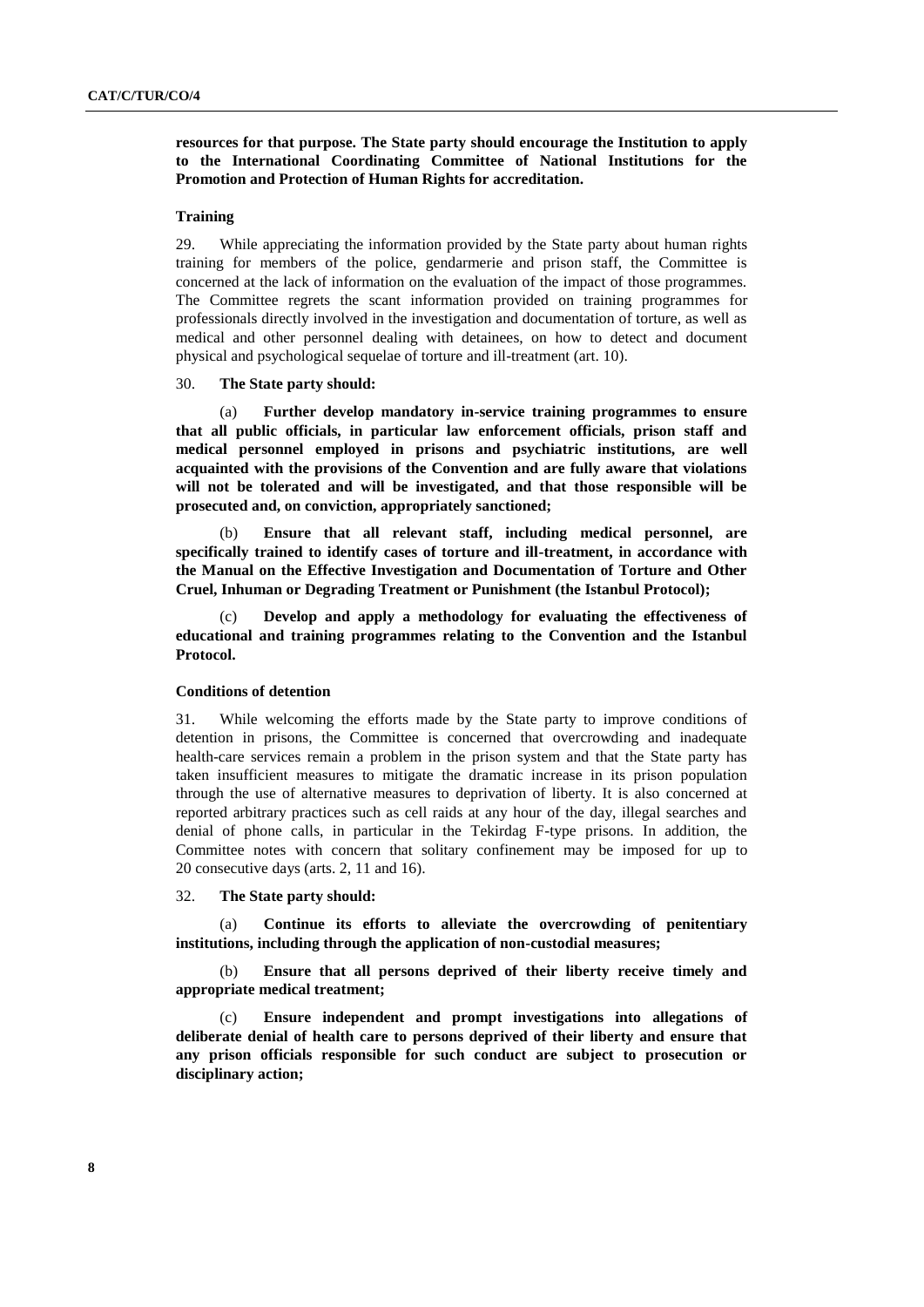(d) **Bring its legislation and practice on solitary confinement into line with international standards, in particular with rules 43 to 46 of the United Nations Standard Minimum Rules for the Treatment of Prisoners (the Nelson Mandela Rules).**

#### **Deaths in custody**

33. The Committee regrets the lack of complete information on suicides and other sudden deaths in detention facilities during the period under review (arts. 2, 11 and 16).

34. **The State party should provide the Committee with detailed information on cases of death in custody and the causes of those deaths. It should also take measures to ensure that all instances of death in custody are promptly and impartially investigated by an independent body.**

### **Aggravated life imprisonment**

35. The Committee is concerned by the restrictive conditions of detention for persons sentenced to aggravated life imprisonment, a sentence that was established after the abolition of the death penalty in 2004 (arts. 11 and 16).

### 36. **The Committee recommends commuting aggravated life sentences and repealing article 47 of the Criminal Code, as well as section 25, paragraph 1, of the Law on the Execution of Sentences and Security Measures.**

### **Monitoring detention centres**

37. The Committee is concerned that, contrary to the information provided by the State party, human rights non-governmental organizations have reported that they are still not allowed to visit prison detention facilities to conduct monitoring activities. The Committee also regrets the lack of information provided by the State party regarding whether activities related to the monitoring of places of detention by official entities, such as the prison monitoring boards and provincial and district human rights boards, are leading to receipt of complaints of torture and ill-treatment from prisoners and to investigations and prosecutions with respect to their allegations (arts. 2 and 11).

38. **The Committee reiterates its previous recommendation (see CAT/C/TUR/CO/3, para. 16) that the State party adopt formal regulations explicitly authorizing human rights non-governmental organizations, medical professionals and members of local bar associations to undertake independent visits to places of detention. The State party should also ensure the financial and functional independence of all official bodies monitoring places of deprivation of liberty, including the prison monitoring boards.**

### **Redress and rehabilitation**

39. While noting the State party's assertion that its legislation provides for redress for victims of torture and ill-treatment even in the absence of a criminal conviction against the perpetrator, the Committee regrets the limited amount of information available with regard to reparation and compensation measures ordered by the courts or other State bodies and actually provided to the victims of torture or their families since the consideration of the previous periodic report. It also regrets that the State party has presented no information on measures taken to support and facilitate the work of non-governmental organizations that seek to provide rehabilitation to victims of torture and ill-treatment (art. 14).

40. **The State party should ensure that all victims of torture and ill-treatment obtain redress, including an enforceable right to fair and adequate compensation and**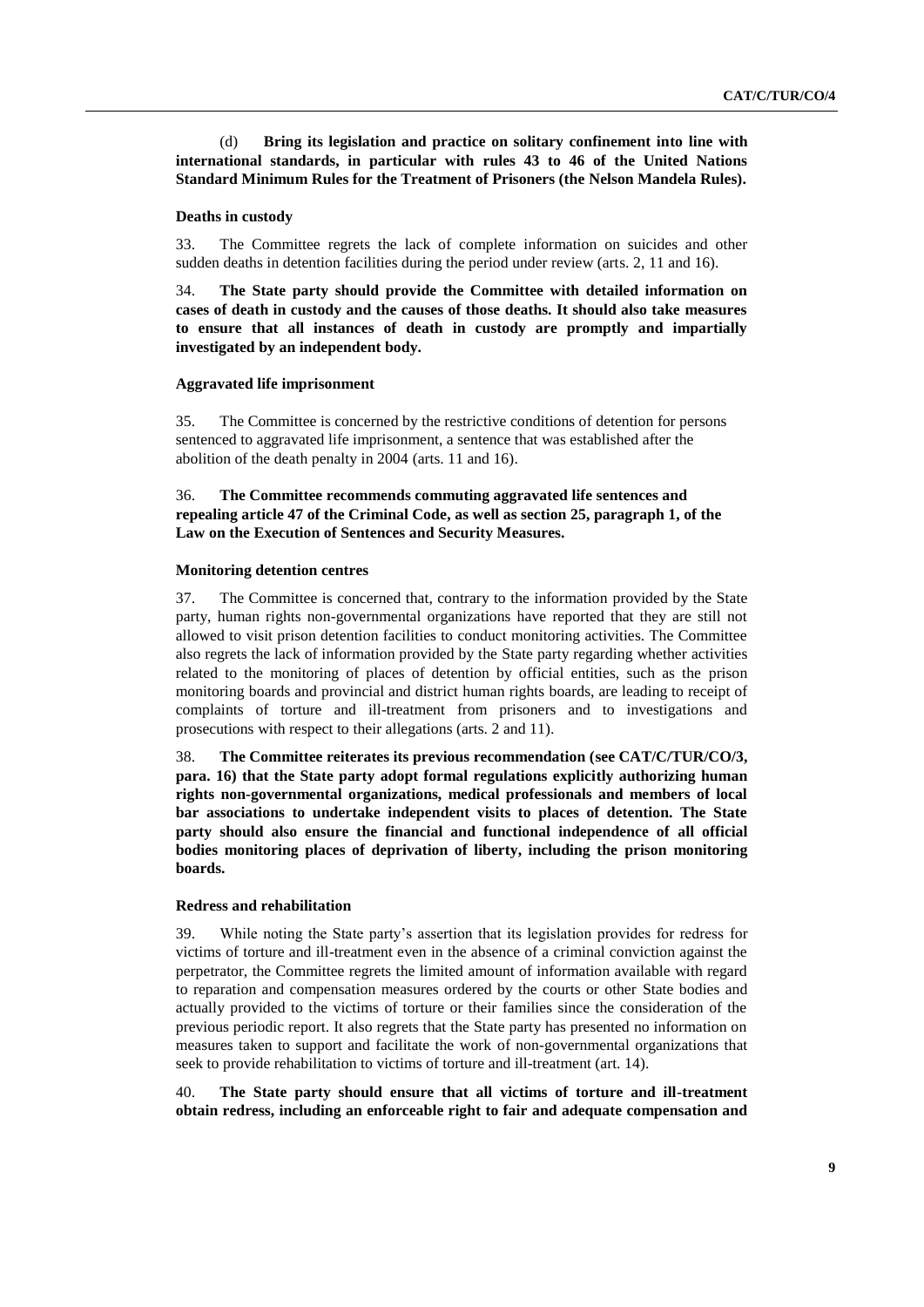**the means for as full rehabilitation as possible. The Committee draws the State party's attention to its general comment No. 3 (2012) on the implementation of article 14 by States parties, in which it elaborates on the nature and scope of the obligations of States parties under article 14 of the Convention.**

#### **Criminalization of medical treatment without a government permit**

41. The Committee is concerned that the State party has enacted legislation that prohibits the unauthorized provision of medical services. While taking note of the explanations given by the State party's delegation that these provisions shall not apply in cases of emergency, the Committee remains concerned over the negative implications that they may have for medical professionals in direct contact with victims of torture and ill-treatment (arts. 2 and 14).

42. **The State party should repeal those provisions in the addendum to Law No. 3359 which could arbitrarily restrict access to the provision of medical care, including medical examinations and rehabilitation services, for victims of torture and ill-treatment. The State party should also ensure that health professionals are not prosecuted for providing health care to victims of torture or ill-treatment.**

### **Human rights defenders, journalists and medical doctors**

43. The Committee is seriously concerned about numerous consistent reports of intimidation and harassment of and violence against human rights defenders, journalists and medical doctors who provide assistance to victims of torture. It regrets the scant information provided by the State party regarding the investigations into the cases raised by the Committee, such as the murder of journalist Hrant Dink in 2007, the murder of human rights defender Tahir Elçi in November 2015 and the attack on the Istanbul office of *Hürriyet* newspaper on 7 September 2015. While taking note of the delegation's statement that no Turkish journalists have been arrested solely because of their journalistic activities, the Committee remains concerned about the numerous reports received of arbitrary detention of journalists and human rights defenders on terrorism-related charges because of their reporting, including journalist Nedim Oruç and human rights defender Muharrem Erbey (art. 16).

### 44. **The Committee urges the State party to:**

(a) **Ensure the effective protection of journalists, human rights defenders and medical doctors against threats and attacks to which they may be exposed on account of their activities, and ensure that such cases, including the murders of Hrant Dink and Tahir Elçi and the attack on the Istanbul office of** *Hürriyet* **newspaper, are investigated promptly, and that suitable action is taken against those responsible and remedies granted to the victims;**

(b) **Refrain from detaining and prosecuting journalists and human rights defenders as a means of intimidating them or discouraging them from freely reporting on human right issues;**

(c) **Ensure an independent review of cases in which journalists and human rights defenders are presently on trial or appealing sentences handed down against them for membership in, engaging in propaganda for, or facilitating the activities of a terrorist organization, including the cases of Nedim Oruç, Muharrem Erbey and other individuals, which were specifically raised with the State party's delegation during the dialogue.**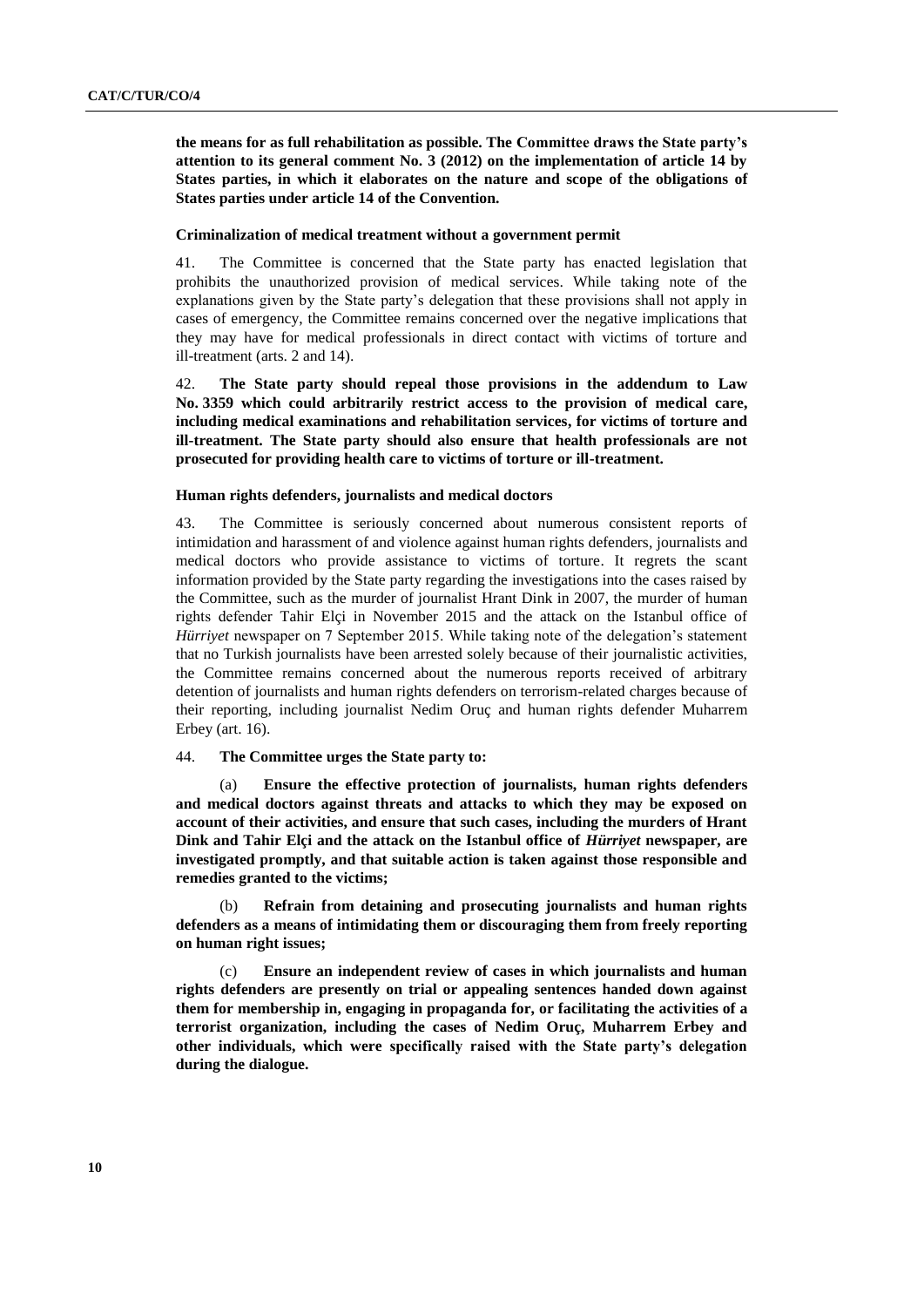#### **Gender-based violence**

45. While noting the State party's efforts to combat gender-based violence, including domestic violence and so-called "honour killings", the Committee is concerned at the very low conviction rate for such crimes. The Committee is also concerned at reports that women who have received or applied for protection orders have not received effective protection from the State party's authorities in practice, resulting in a number of cases in which they were subsequently killed.

### 46. **The State party should:**

(a) **Ensure that all cases of violence against women are thoroughly investigated, that perpetrators are prosecuted and that victims obtain redress, including fair and adequate compensation;**

(b) **Provide better protection and appropriate care for women who seek the assistance of authorities in protecting them from violence, including ensuring that women who apply for protective orders receive meaningful protection in practice and that officials who deny such women effective protection are disciplined;**

(c) **Ensure that all women victims of violence are able to access shelters and receive necessary medical care and psychological support;**

(d) **Conduct effective training on gender-based violence for law enforcement personnel, judges, lawyers and social workers who are in direct contact with victims.**

### **Abuse of army conscripts**

47. The Committee is concerned about reports of abuse of army conscripts by fellow soldiers. It regrets the absence of information from the State party as to whether, in any of the 204 cases in which soldiers reportedly died in barracks during the period under review, an investigation was conducted that revealed that the death had been the result of abuse by fellow conscripts, and whether any prosecutions were undertaken in such cases (arts. 2, 12, 13 and 16).

48. **The State party should ensure prompt, impartial and thorough investigations into all allegations of abuse of conscripts in the army, and into all deaths of conscripts in military barracks, and prosecute and punish those responsible with appropriate penalties. The State party should also ensure that all examinations of complaints against military personnel are carried out by an independent body. The State party is encouraged to provide detailed information on effective measures adopted to prevent and combat such acts.**

### **Follow-up procedure**

49. The Committee requests the State party to provide, by 13 May 2017, information on follow-up to the Committee's recommendations relating to the following: the use of countercharges as a means of intimidating detained persons, or their relatives, into not reporting torture (para. 10 (c)); allegations of extrajudicial killings and ill-treatment in the course of counter-terrorism operations (para. 14); measures to ensure that all returnees under the agreement of 18 March 2016 between the European Union and Turkey have the opportunity for an individual review and are protected from refoulement and collective returns (para. 26 (d)); and the detention and prosecution of journalists and human rights defenders as a means of intimidating them or discouraging them from freely reporting (para. 44 (b)). In that context, the State party is invited to inform the Committee about its plans for implementing, within the coming reporting period, some or all of the remaining recommendations in the concluding observations.